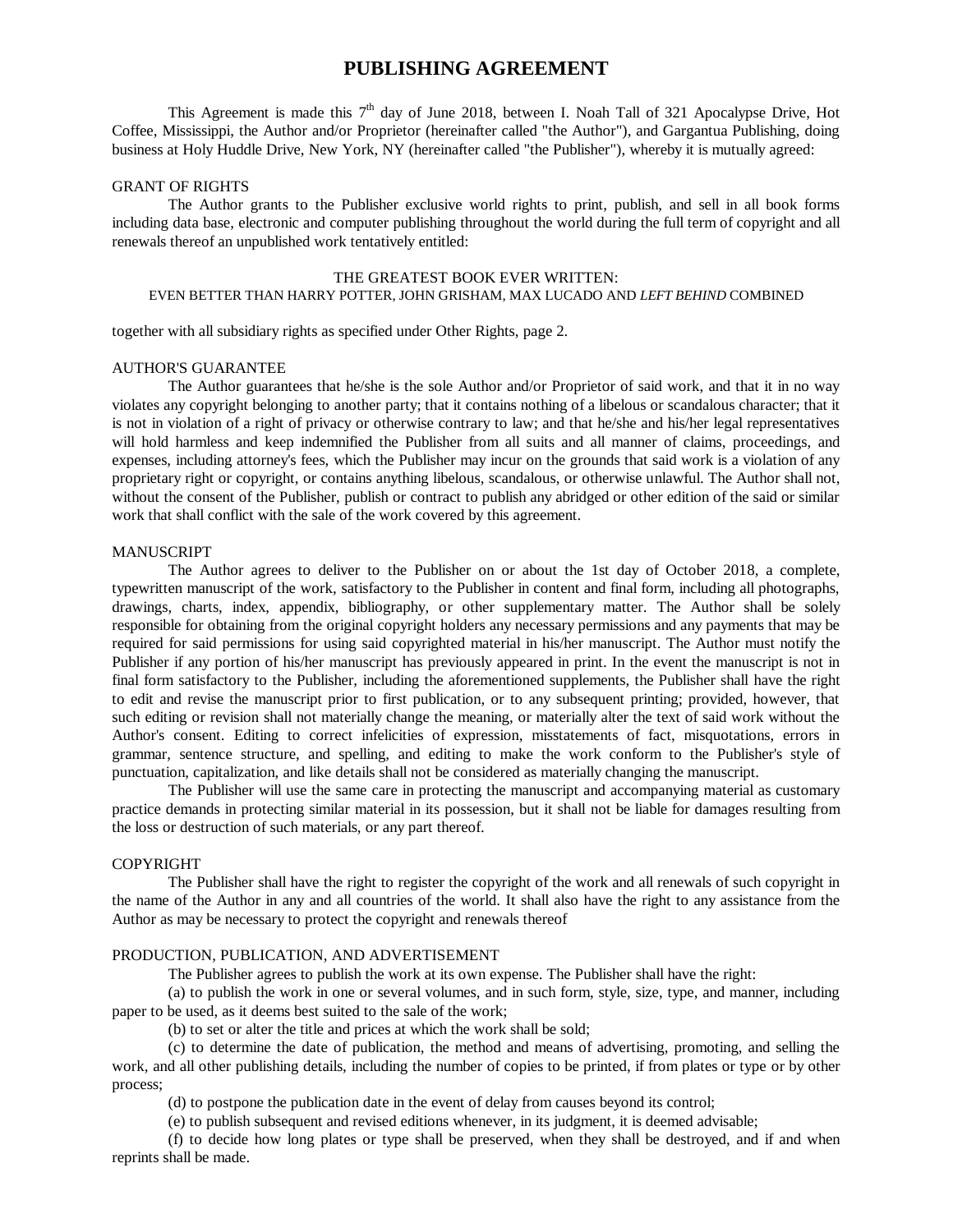### AUTHOR'S CHANGES

The Publisher shall furnish the Author with galley proofs of the work. The Author agrees to return such proofs promptly to the Publisher with his/her corrections, and further agrees that the expense of the Author's corrections (other than those due to typesetting errors) exceeding 10% of the cost of composition shall be charged against and deducted from the Author's royalty earnings.

### ROYALTIES

The Publisher agrees to a royalty advance of \$1,000.

The Publisher shall pay to the Author on all copies sold (less returns) royalties, as follows:

(a) On copies done by the Publisher in regular hard binding or quality paperback (except as provided 12%of the Publisher's net receipts.

(b) On copies done by the Publisher in mass market paperback (except as provided below), 10% of the Publisher's net receipts.

(c) On an edition published or reprinted by another publisher or a book club in the United States or elsewhere through license of publication rights, lease of plates or otherwise, 40% of the Publisher's net receipts. If sheet stock or bound books are sold to a book club or another publisher, or sold for export, a royalty of 10% of the net amount received will be paid to the Author. If copies are sold to non-trade accounts, a royalty of 10% of the net amount received will be paid to the Author.

(d) No royalty shall be paid on any copies given away for the purpose of review and promotion, or on copies damaged by fire or water, or on copies sold as overstock, at or below cost.

### OTHER RIGHTS

The Publisher shall have the exclusive right to arrange, in behalf of the Author, for the sale of all other rights, including serialization, syndication, translation, digest, abridgment or condensation, film or video, dramatization, radio, television, mechanical rendition and/or recording, or any other use of the subject matter; and if these rights are sold, the net royalty earnings shall be divided equally between the Author and the Publisher.

### USE OF SELECTIONS

The Publisher, after the work has been published, may publish or permit others to publish such selections, digests, abridgments, serializations, syndications and mechanical, visual, and sound reproductions or recordings as it thinks proper, without compensation to the Author or the Publisher if; in the judgment of the Publisher, such use may benefit the sale of the work.

#### AUTHOR'S COPIES

The Publisher will furnish ten copies of the published work to the Author without charge. Should the Author desire additional copies (not for resale to dealers), they shall be supplied at a 40% discount from the retail price, shipping charges additional.

#### ACCOUNTING

The Publisher shall prepare semi-annual statements, accounting for all sales (less a reasonable allowance for returns) through February 28 and August 31; such statements to be mailed along with payment within three months of those dates. The Author agrees that any account, bill, or amount due of any nature that may be due the Publisher by the Author, whether under this agreement or not, shall be chargeable against and shall be deducted from any and all royalties accruing to the Author under this and/or other agreements between the Author and the Publisher.

#### TERMINATION OF PUBLICATION

If the Publisher finds the sale of the work reaches a point not justifying reprinting, it shall have the right to declare the work as out of print. By written notice to the Author's last known address, the Publisher shall advise the Author of this declaration, and the Author shall have the right for thirty (30) days from notice date to purchase the films, if any, of the work at one-half the original cost of composition, design and films, and remaining bound copies or sheets, if any, of the work at cost, shipping charges additional. If the Author fails to purchase, as aforesaid, the Publisher may dispose of any such films, bound copies, and sheets without further liability for royalties.

#### ASSIGNMENT

This agreement shall inure to the benefit of and be binding upon the Author's heirs, administrators, and assigns, and the successors and assigns of the Publisher, but no assignment, either voluntary or by operation of the law, shall be binding upon either party without the other's written consent.